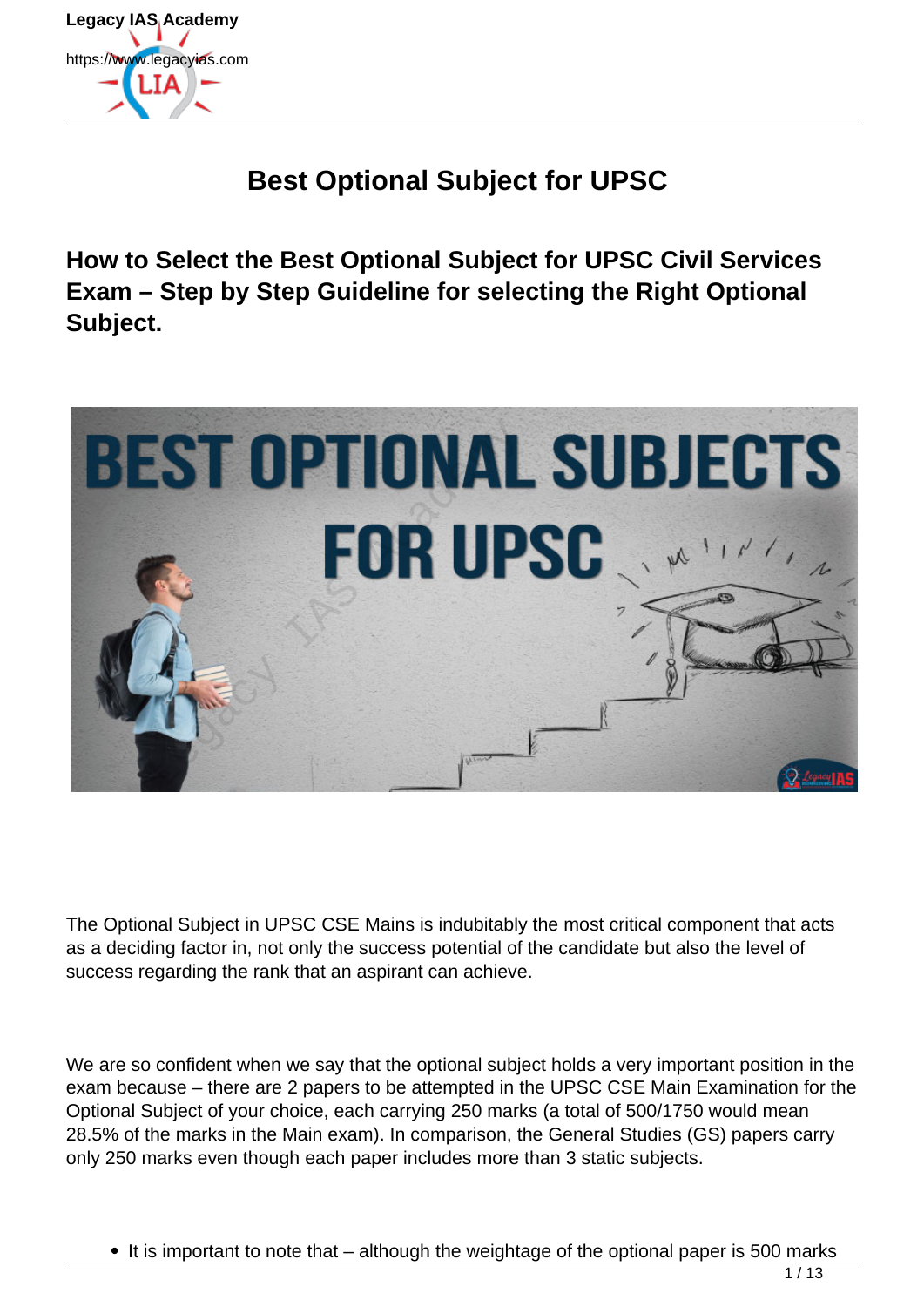

out of the 1750 marks are located for the main examination of the UPSC CSE (i.e., about 28% the total marks in Mains), most of the candidates at times score more than 35 to 40% of their total marks obtained in the optional subject papers alone.

- Also, the contribution of Optional marks in the total score obtained in the Main Examination relative to marks obtained in the General Studies (GS) papers is higher. It means, on an average a successful candidate scores 35%-45% of the maximum marks in GS papers, while they score 55%-65% (280-310 out of 500 marks) in the Optional Paper. This variation is probably due to the fact that the knowledge base for GS is the same for all students who have cleared Preliminary exam.
- Since the impact of the optional subject on selection is skewed, it becomes extremely important to select the right optional subject for you after careful consideration.

## **About the Optional Subject Paper in UPSC Civil Services Examination**

- Of the three stages of the UPSC Civil Services Examination, the Main examination carries maximum weightage in deciding the success of the candidate (1750 marks out of the 2025 considered for final ranking). In the Main examination itself, 2 out of the 9 Subjective papers that a candidate has to attempt, will be on an Optional Subject that the Candidate gets to choose (at the time of applying for the Prelims examination itself). the Optional Subject Paper in UP<br>
nation<br>
the three stages of the UPSC Civil Services E<br>
rries maximum weightage in deciding the succe<br>
a 2025 considered for final ranking). In the Mai<br>
ubjective papers that a candidate ha
- Unlike the earlier times (pre-2013 changes), candidates have to now choose just one optional subject for both the papers.
- Each of the 2 papers on the Optional Subject will be held for 250 marks and the duration for each paper is 3 hours.
- The scope of the syllabus for Optional Subject papers (Paper VI and Paper VII) for the examination is roughly of the Honours degree level i.e., a level higher than the bachelors' degree and lower than the masters' degree. In the case of Engineering, Medical Science and law, the level corresponds to the bachelors' degree.

#### **Candidates may choose any one of the optional subjects from the following list:**

- 1. Agriculture
- 2. Animal Husbandry and Veterinary Science
- 3. Anthropology
- 4. Botany
- 5. Chemistry
- 6. Civil Engineering
- 7. Commerce and Accountancy
- 8. Economics
- 9. Electrical Engineering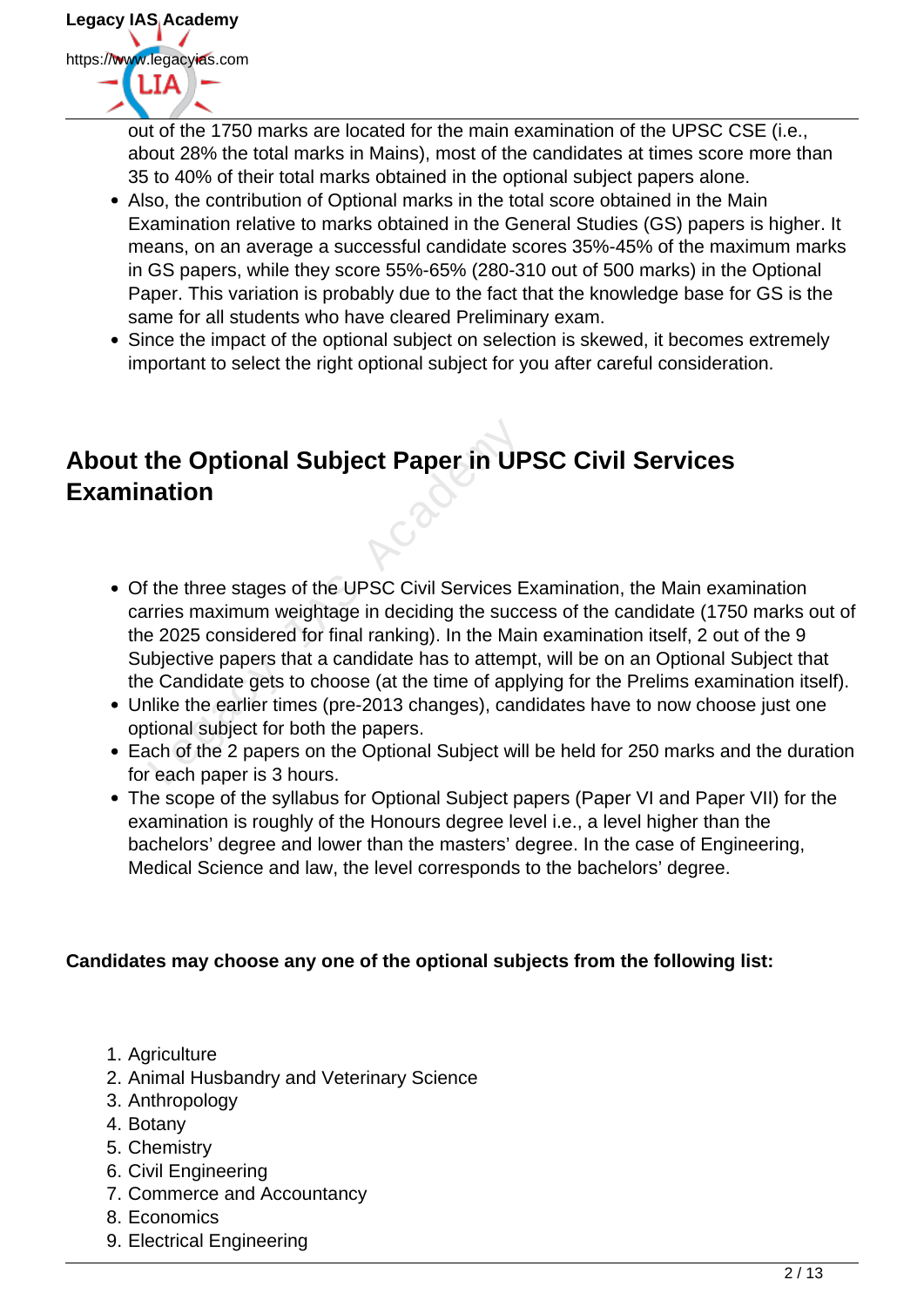**Legacy IAS Academy** https://www.legacyias.com

- 
- 10. Geography
- 11. Geology
- 12. History
- 13. Law
- 14. Management
- 15. Mathematics
- 16. Mechanical Engineering
- 17. Medical Science
- 18. Philosophy
- 19. Physics
- 20. Political Science and International Relations
- 21. Psychology
- 22. Public Administration
- 23. Sociology
- 24. Statistics
- 25. Zoology
- 26. Literature of any one of the following languages: Assamese, Bengali, Bodo, Dogri, Gujarati, Hindi, Kannada, Kashmiri, Konkani, Maithili, Malayalam, Manipuri, Marathi, Nepali, Odia, Punjabi, Sanskrit, Santhali, Sindhi, Tamil, Telugu, Urdu and English. ociology<br>
atistics<br>
ology<br>
erature of any one of the following languages:<br>
ujarati, Hindi, Kannada, Kashmiri, Konkani, Ma<br>
epali, Odia, Punjabi, Sanskrit, Santhali, Sindhi,<br>
epali, Odia, Punjabi, Sanskrit, Santhali, Sindhi

[Click Here to go through the Syllabus of the Optional Subjects](https://www.legacyias.com/optionals-syllabus/)

## **Optional Subjects that are generally considered as the Best Optional for UPSC**

## **Top Optional Subjects based on Success rate**

The Table Below will provide you with the LATEST SUCCESS RATE DATA (UPSC CSE 2018) (from the  $70<sup>th</sup>$  Annual Report released by UPSC as of January 2022)

## **LATEST SUCCESS RATES OF OPTIONAL SUBJECTS IN UPSC CSE 2018 (excluding**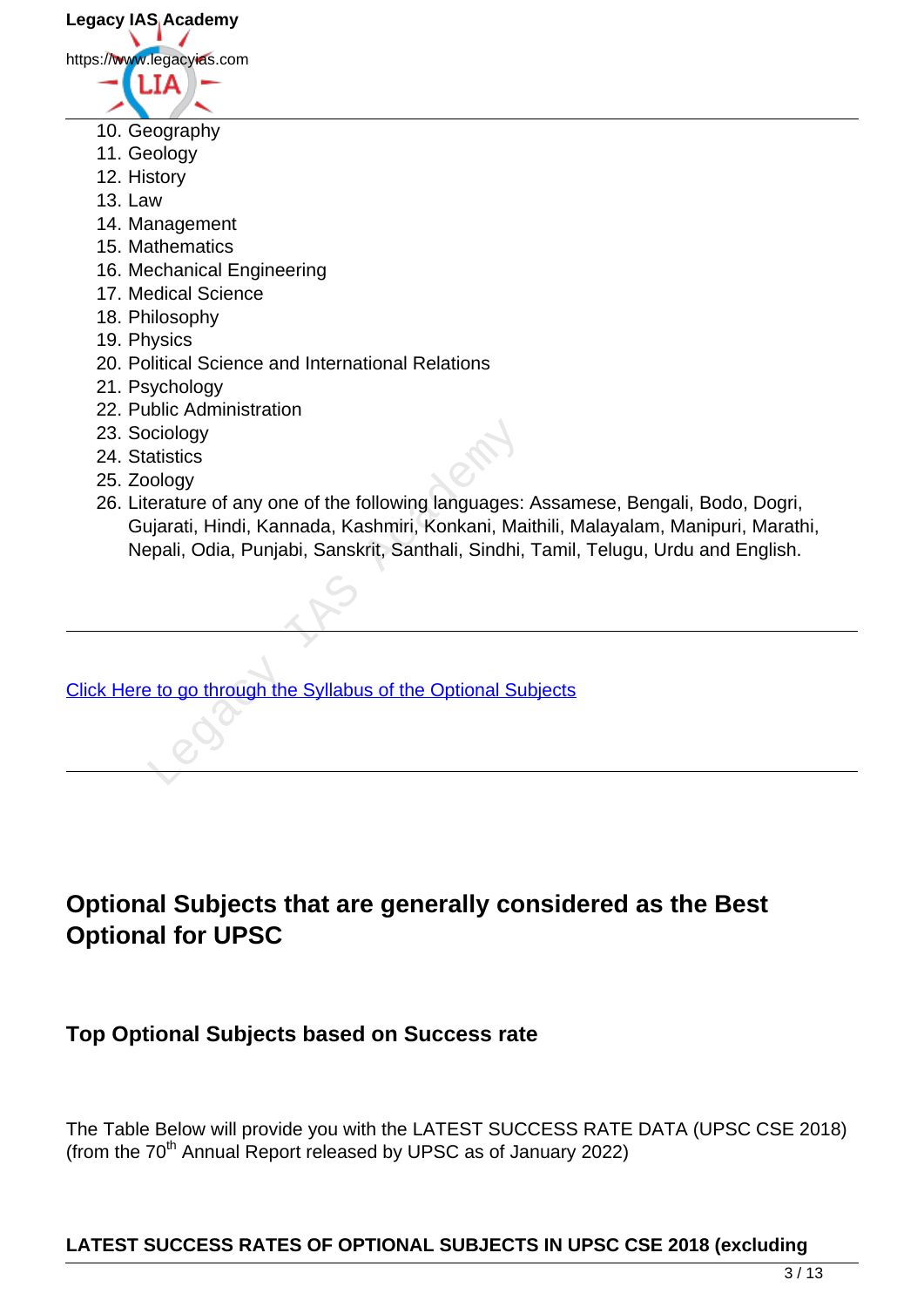**Legacy IAS Academy** https://www.legacyias.com **LIA Literature)**

| <b>Optional Subject</b>        | <b>Candidates Appeared Candidates</b> | <b>Recommended</b> | <b>Success Rate in %</b> |
|--------------------------------|---------------------------------------|--------------------|--------------------------|
| Agriculture                    | 102                                   | 3                  | 2.9%                     |
| Animal husbandry and           | 15                                    | 1                  | 6.7%                     |
| veterinary science             |                                       |                    |                          |
| Anthropology                   | 797                                   | 65                 | 8.2%                     |
| <b>Botany</b>                  | 21                                    | 1                  | 4.8%                     |
| Chemistry                      | 114                                   | 12                 | 10.5%                    |
| <b>Civil Engineering</b>       | 115                                   | 6                  | 5.2%                     |
| Commerce &                     | 186                                   | 27                 | 14.5%                    |
| Accountancy                    |                                       |                    |                          |
| Economics                      | 200                                   | 23                 | 11.5%                    |
| <b>Electrical Engineering</b>  | 164                                   | 17                 | 10.4%                    |
| Geography                      | 1993                                  | 101                | 5.2%                     |
| Geology                        | 41                                    | 1                  | 2.4%                     |
| History                        | 848                                   | 52                 | 6.1%                     |
| Law                            | 201                                   | 27                 | 13.4%                    |
| Management                     | 59                                    | 8                  | 13.6%                    |
| <b>Mathematics</b>             | 344                                   | 28                 | 8.1%                     |
| Mechanical                     | 152                                   | 9                  | 5.9%                     |
| Engineering                    |                                       |                    |                          |
| <b>Medical Science</b>         | 220                                   | 24                 | 10.9%                    |
| Philosophy                     | 463                                   | 42                 | 9.1%                     |
| <b>Physics</b>                 | 120                                   | 13                 | 10.8%                    |
| <b>Political Science and</b>   | 1317                                  | 105                | 8.0%                     |
| <b>International Relations</b> |                                       |                    |                          |
| Psychology                     | 128                                   | 9                  | 7.0%                     |
| <b>Public Administration</b>   | 726                                   | 67                 | 9.2%                     |
| Sociology                      | 1072                                  | 107                | 10.0%                    |
| <b>Statistics</b>              | $\overline{2}$                        | 0                  | 0%                       |
| Zoology                        | 43                                    | 6                  | 14.0%                    |

**Success rates in Literature Optional Subjects – data for UPSC CSE 2018.**

| <b>Literature Optional</b><br><b>Subject</b> | <b>Candidates Appeared Candidates</b> | <b>Recommended</b> | <b>Success Rate</b> |
|----------------------------------------------|---------------------------------------|--------------------|---------------------|
| Assamese                                     |                                       |                    |                     |
| Bengali                                      | 4                                     |                    |                     |
| Punjabi                                      | 19                                    |                    | 15.8                |
| Gujarati                                     | 91                                    | 6                  | 6.6                 |
| Kannada                                      | 79                                    |                    | 5.1                 |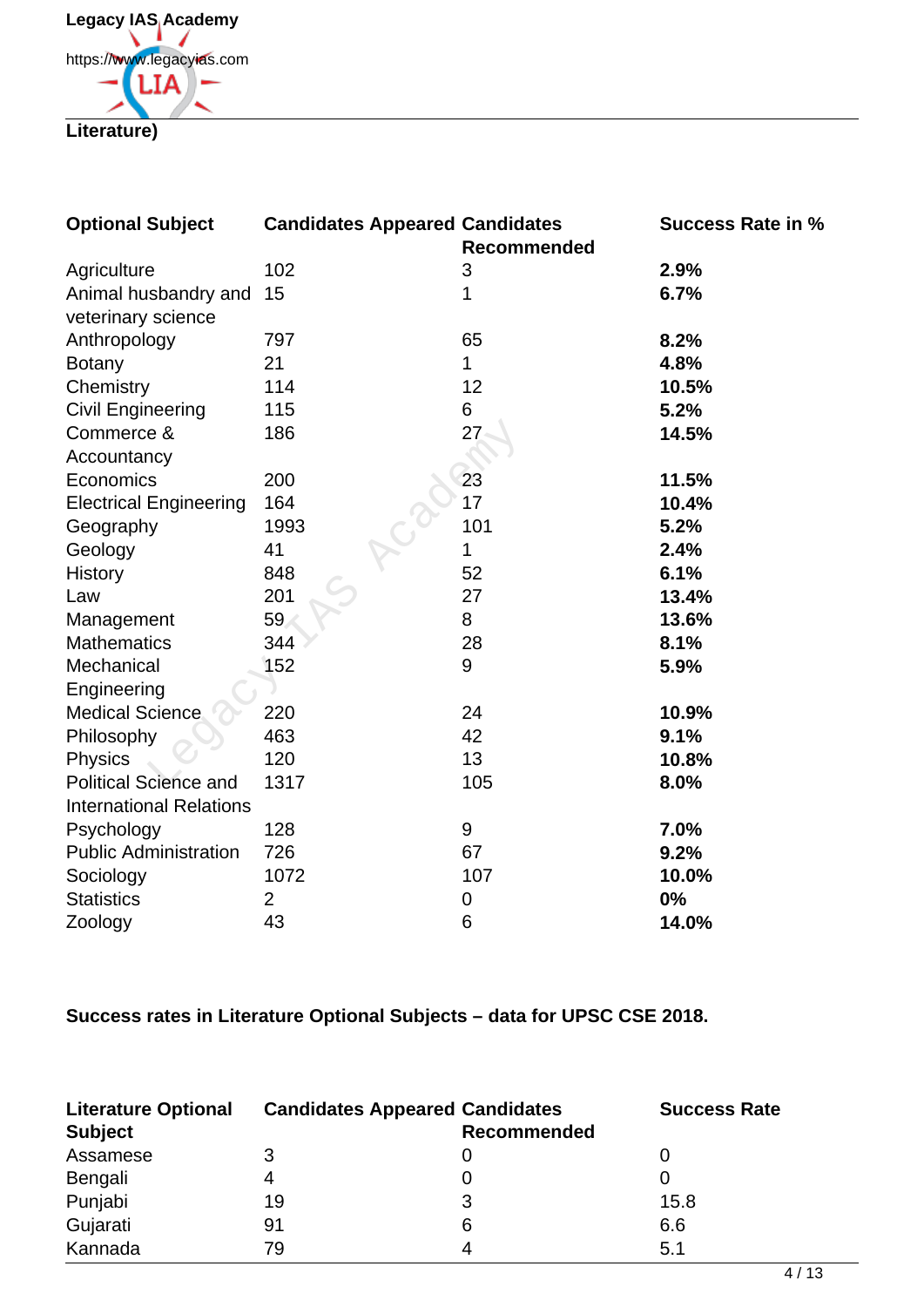| Legacy IAS Academy            |                |                |             |
|-------------------------------|----------------|----------------|-------------|
| https://www.legacyias.com     |                |                |             |
| ٦I.                           |                |                |             |
| Marathi                       |                | $\Omega$       | $\mathbf 0$ |
| English                       | 21             | 3              | 14.3        |
| Urdu                          | 16             | 3              | 18.8        |
| Tamil                         | 73             | 8              | 11.0        |
| Sanskrit                      | 54             | 2              | 3.7         |
| Malayalam                     | 85             | 9              | 10.6        |
| Maithili                      | 41             |                | 2.4         |
| Telugu                        | 57             | 3              | 5.3         |
| Hindi                         | 236            | 15             | 6.4         |
| Manipuri                      | 11             |                | 9.1         |
| Oriya                         | 4              | 0              | $\mathbf 0$ |
| Sindhi (Devanagari<br>script) | $\overline{2}$ | $\overline{0}$ | $\mathbf 0$ |

- Based on the data of the Civil Services Examination 2018, given in the 70th annual report released by UPSC, it can be seen that Geography was the most preferred subject among the optional subjects chosen by the candidates. Political Science and International Relations was the second most opted for subject, followed by Sociology. sed on the data of the Civil Services Examination<br>port released by UPSC, it can be seen that Ge<br>nong the optional subjects chosen by the cand<br>ernational Relations was the second most option<br>mong the subjects opted for by 1
- Among the subjects opted for by 100 or more candidates, the highest percentage of success can be seen in Commerce and Accountancy Optional (14.5%), followed by Law (13.4%) and Economics (11.5%).
- As far as the academic background of the recommended candidates are concerned, the majority of them were from engineering background (62.7%).
- **It is also evident that most of the candidates have made a cross-domain shift from their original stream and opted for humanities subjects (such as Anthropology, Sociology) despite being from Engineering and Science backgrounds.**

#### **Interpretation of success rates:**

- It should be noted that despite a lack of overlap with the GS syllabus, the highest success rate is seen in Commerce and Accountancy optional.
- It is also important to note that it a large number of candidates (i.e., greater than 1000) opt for subjects such as Geography, PSIR and Sociology irrespective of the higher success rates seen in subjects such as Law, Management and Commerce and Accountancy.
- This goes on to show that a candidate can take up subjects which are not commonly opted for, and still be successful in clearing the exam. It also shows that higher success rates do not mean that you should choose that optional - as it is quite obvious that the smaller number of students who cleared with subjects such as Commerce and Accountancy had a well-established knowledge base and background on these subjects and it may not be the right choice for the 1000+ students who opted for Geography/PSIR.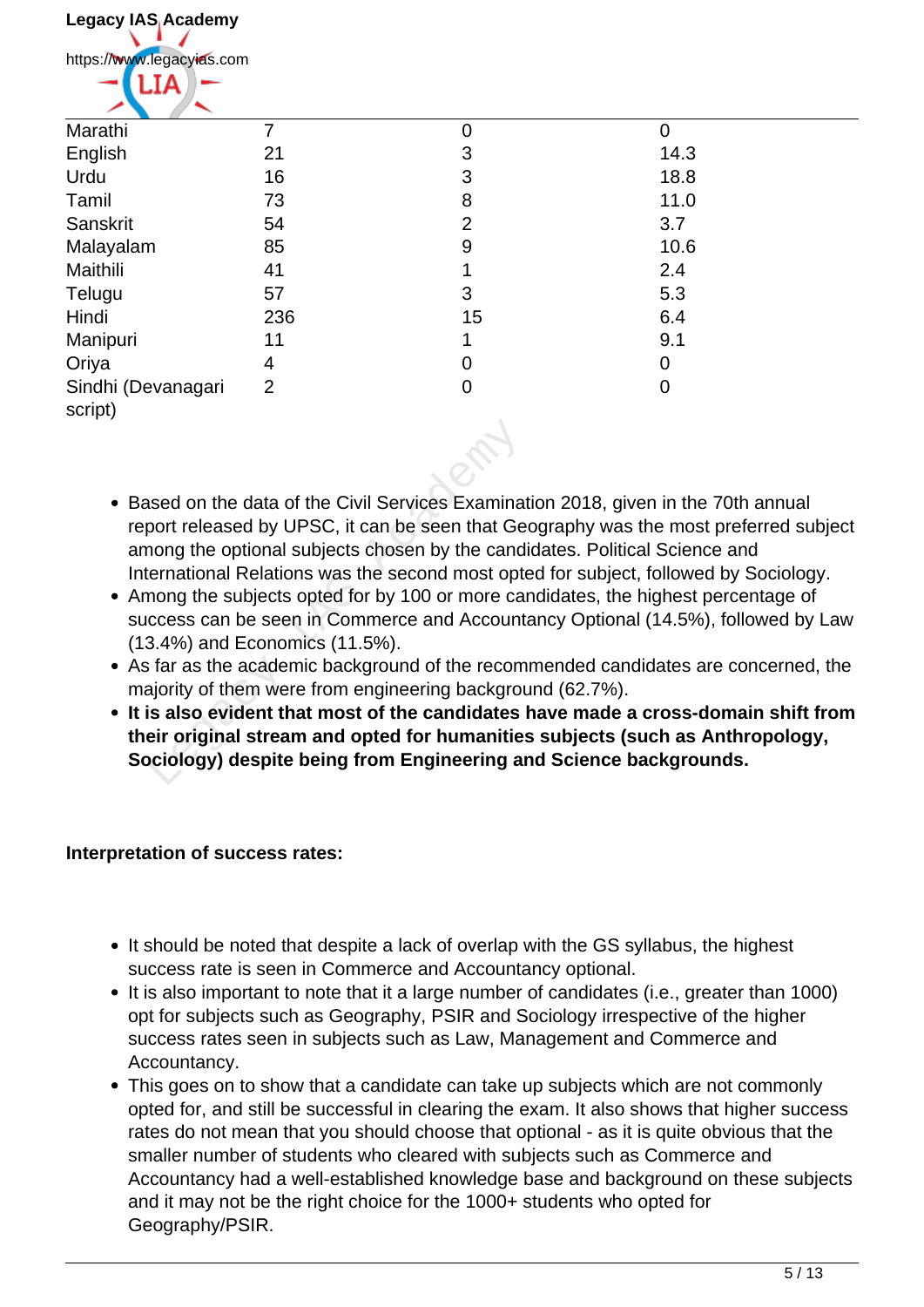

### **Best Optional Subject based on Overlap of Syllabus**

Many aspirants consider that selecting an optional subject which has a significant amount of its syllabus overlapping with that of the General Studies subjects in the GS papers (like History and Geography in GS-1, Polity and Governance in GS-2 etc.,) will prove to be a big scoredifferentiator in the Main exam by improving the overall score. Top Optionals for UPSC that are considered to be the best based on this factor of syllabus overlap are discussed below.

#### **I. Geography**

Geography is one of the most opted-for subjects when it comes to optional paper, owing to the significant overlap of the syllabus with that of the GS-1 paper in Mains and a portion of the GS-3 paper as well. The level of understanding that an aspirant acquires in various topics such as Physical geography, Indian geography, Human and Economic geography, etc., while preparing for Geography optional is much higher than what is required for the GS-1 and GS-3 papers. This added to the fact that Geography as a subject is quite rigid and the standard is the cause for many students to view the preparation for Geography optional as a significant booster of their scores in GS 1 paper. Preparation for the Geography optional will also benefit students in the Prelims exam due to the depth in which information is covered. phy<br>
y is one of the most opted-for subjects when it<br>
coverlap of the syllabus with that of the GS-1 p<br>
well. The level of understanding that an aspirar<br>
yeography, Indian geography, Human and Eco<br>
aphy optional is much hi

#### **II. History**

History is another subject that is considered to be a good optional due to the overlap of its syllabus with the GS-1 paper. Along with that, preparing for history as an optional would also be significantly helpful in the Prelims exam (relative to other optionals). Due to this, in a manner similar to Geography optional, a large number of aspirants opt for History as their optional.

#### **III. Political Science and International Relations**

Preparation for Political Science and International Relations (PSIR) as an optional, sets up a significantly advanced level of understanding and familiarity when it comes to topics covered in the GS-2 paper such as International Relations. This is the cause for PSIR to be considered amongst the best optional subjects for UPSC CSE by many aspirants.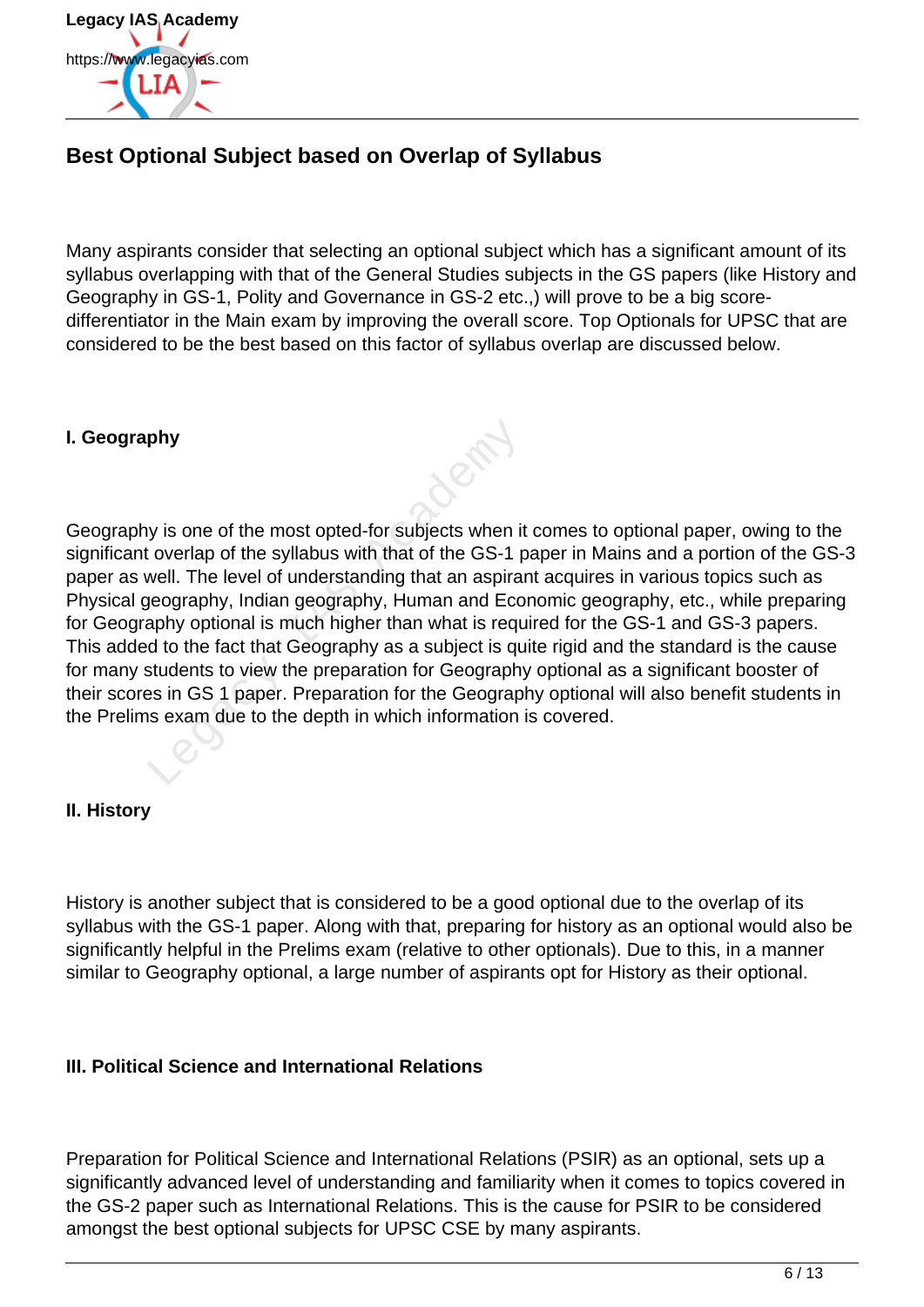

#### **IV. Public Administration**

Public Administration as an optional has the advantage of covering many concepts under the topic of Governance in GS-2. Along with this factor, there is also the perceived notion that preparation for the Public Administration paper will be quite useful during the training period at LBSNAA and during service, after clearing the exam.

#### **V. Sociology**

Various topics under Society in GS-1, Social Justice in GS-2, as well as the common topics to be covered for the Essay paper, will all be covered in-depth as part of the Sociology optional syllabus. Since the Essay paper is considered to be a significant deciding factor for the total marks obtained, many aspirants choose Sociology as their optional subject to help them score well in the Essay paper. pics under Society in GS-1, Social Justice in C<br>d for the Essay paper, will all be covered in-de<br>Since the Essay paper is considered to be a signal<br>ained, many aspirants choose Sociology as the<br>Essay paper.<br>**Consider the S** 

### **Top Optionals for UPSC based on Number of candidates opting for them**

- Based on data, it is quite evident that there are certain subjects which are chosen by a large number of aspirants consistently over the years.
- The popularity of these subjects is primarily owed to the fact that there is a significant amount of syllabus overlap with the GS subjects. We can tell this conclusively because History, Geography, Political Science and International Relations and Sociology are amongst the optional opted for by a large number of candidates consistently.
- However, the success rates of these optionals are not consistent enough for drawing any inferences on the feasibility of choosing these optionals to expect a higher chance of success.

| <b>Optional Subject</b>      | <b>Approximate Number of Aspirants</b> |
|------------------------------|----------------------------------------|
| History                      | 3500                                   |
| Geography                    | 3500                                   |
| <b>Public Administration</b> | 3000                                   |
| <b>Political Science</b>     | 1800                                   |
| Sociology                    | 1800                                   |
| Philosophy                   | 1000                                   |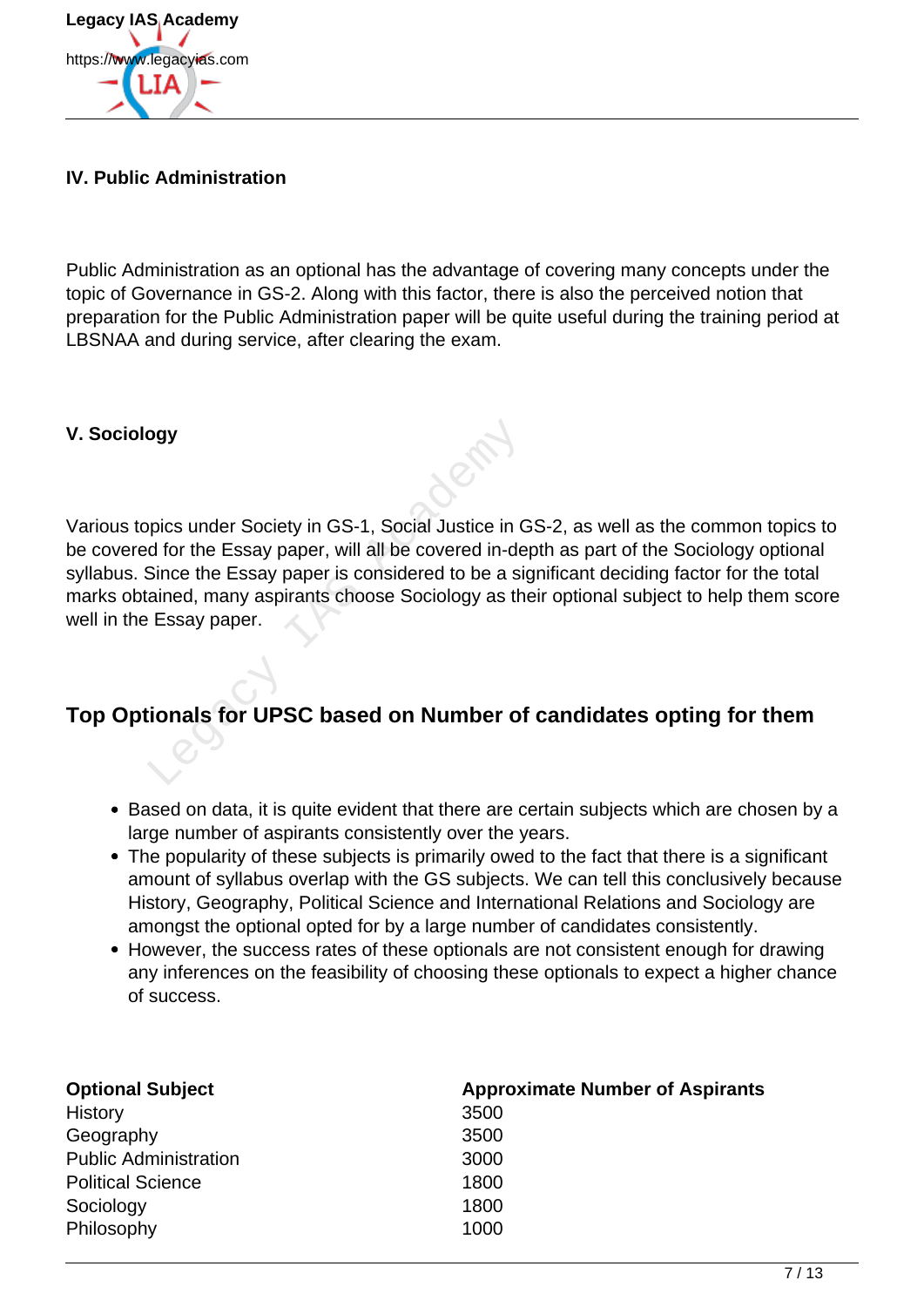

## **Fluctuating Success Rates of Popular Optional Subjects**

# Geography



# **Public Administration**

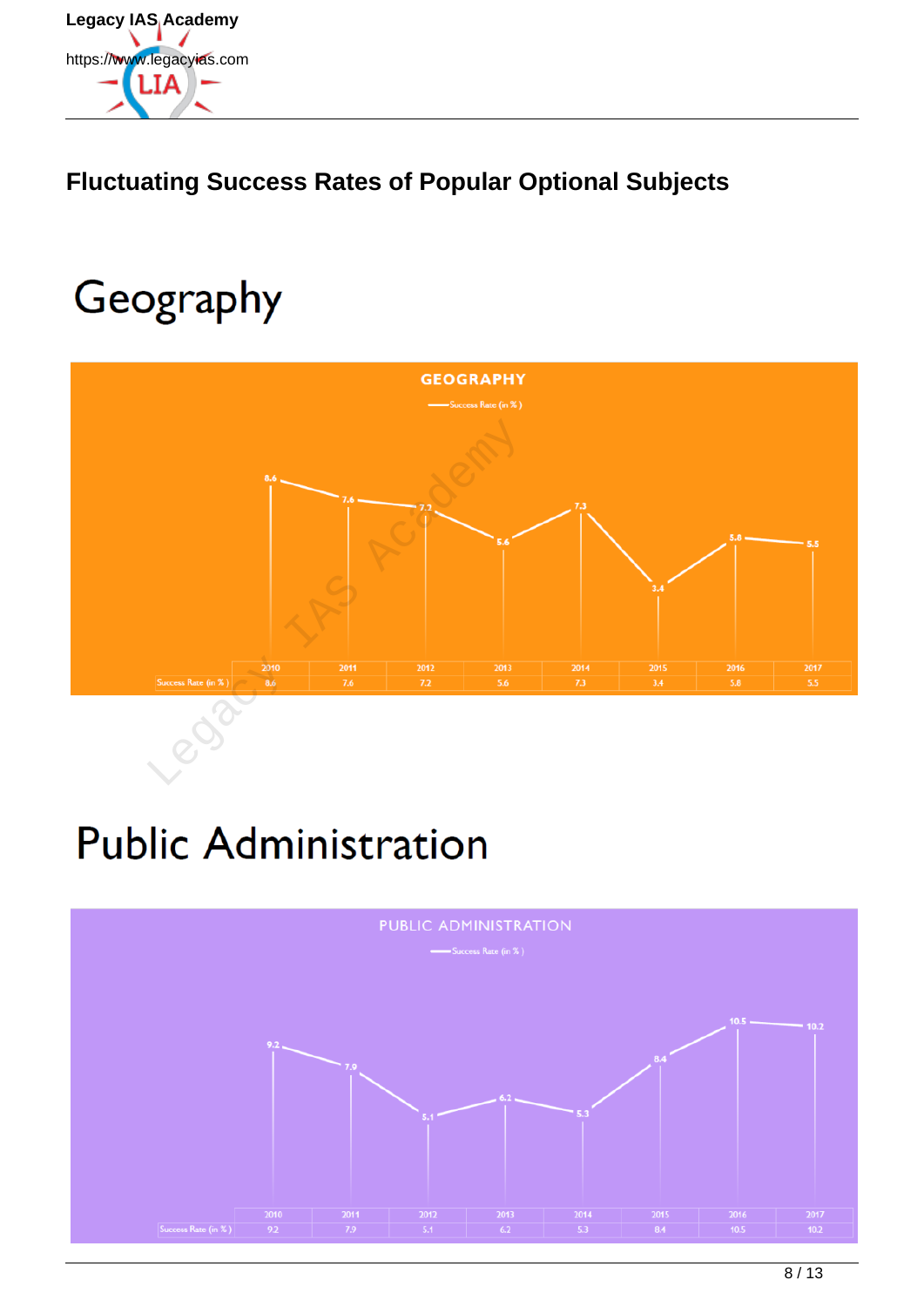

Public Administration Optional Strategy for UPSC and Books to Read

# **PSIR**

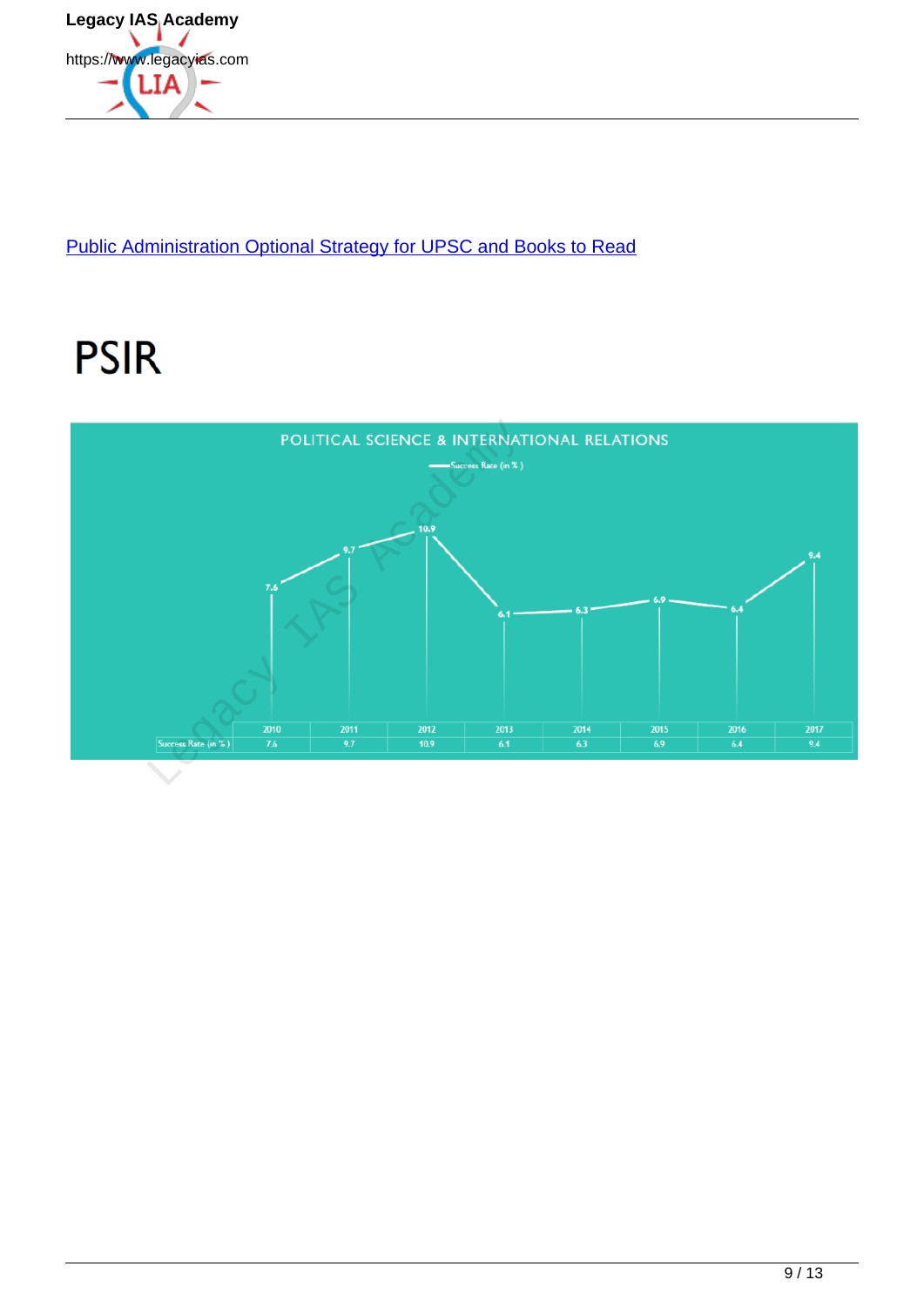

# Sociology Success rate



## **Best Optional Subject based on Toppers and their Optional choice**

- There are several candidates who also so look at Optional subjects that are opted for by toppers during each year in order to take a decision on what is the right optional for themselves.
- However, there is no consistency in this regard, as there have been toppers (Rank 1) in 6 consecutive years (2013-18) who have opted for - Mathematics, Anthropology, Kannada literature, PSIR, Geography and Economics.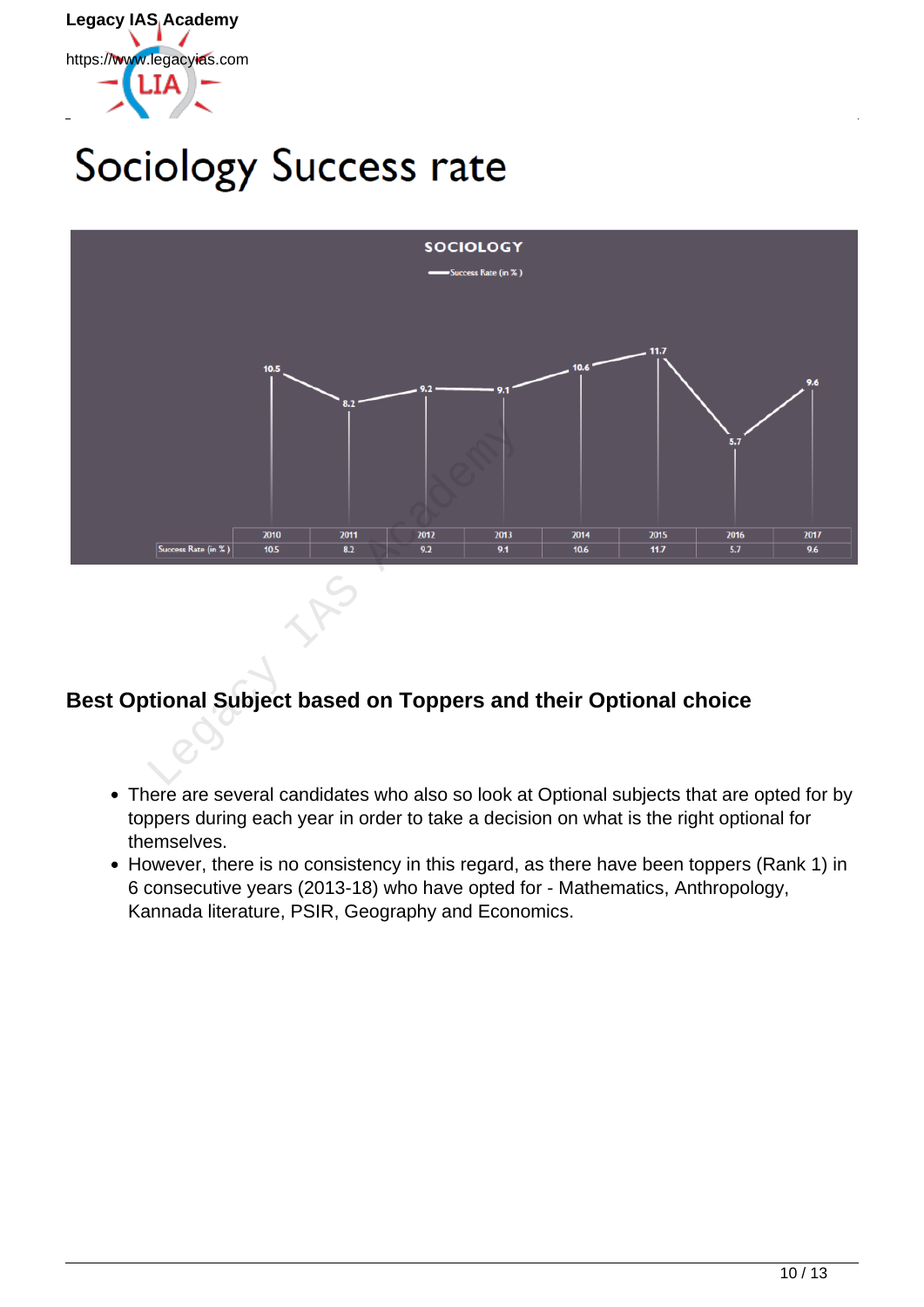https://www.legacyias.com

| Year | <b>UPSC Topper Name (Rank 1)</b> | <b>Optional Subject Chosen</b>            | <b>Service Opted</b> |
|------|----------------------------------|-------------------------------------------|----------------------|
| 2019 | Pradeep Singh                    | <b>Public Administration</b>              | <b>IAS</b>           |
| 2018 | Kanishak Kataria                 | <b>Mathematics</b>                        | <b>IAS</b>           |
| 2017 | <b>Anudeep Durishetty</b>        | Anthropology                              | <b>IAS</b>           |
| 2016 | Nandini K. R.                    | Kannada Literature                        | <b>IAS</b>           |
| 2015 | <b>Tina Dabi</b>                 | <b>Political Science</b>                  | O<br><b>IAS</b>      |
| 2014 | Ira Singhal                      | Geography                                 | <b>IAS</b>           |
| 2013 | Gaurav Aggarwal                  | Economics                                 | <b>IAS</b>           |
| 2012 | Haritha V. Kumar                 | Economics & Malayalam Literature          | <b>IAS</b>           |
| 2011 | Shena Aggarwal                   | Medical Science and Psychology            | <b>IAS</b>           |
| 2010 | S Divyadharshini                 | <b>Public Administration &amp; Law</b>    | <b>IAS</b>           |
| 2009 | <b>Shah Faesal</b>               | Public Administration & Urdu Literature   | <b>IAS</b>           |
| 2008 | Shubhra Saxena                   | Psychology & Public Administration        | <b>IAS</b>           |
| 2007 | Adapa Karthik                    | Zoology & Psychology                      | <b>IAS</b>           |
| 2006 | Mutyalaraju Revu                 | <b>Electrical Engineering &amp; Maths</b> | <b>IAS</b>           |
| 2005 | Mona Pruthi                      | English Literature & Sociology            | <b>IAS</b>           |
| 2004 | S. Nagarajan                     | Geography & Sociology                     | <b>IAS</b>           |
| 2003 | Roopa Mishra                     | Psychology & Public Administration        | <b>IAS</b>           |
| 2002 | Ankur Garg                       | Physics & Chemistry                       | <b>IAS</b>           |
| 2001 | Alok Ranjan Jha                  | Geography                                 | <b>IFS</b>           |
| 2000 | Vijaylakshmi Bidari              | Kannada Literature                        | <b>IAS</b>           |

### **Top Optionals based on the perception of 'Scoring Subjects'**

- Aspirants of the UPSC Civil Services Exam sometimes look for what are called 'scoring subjects' or 'scoring optionals' to opt for them. The idea behind this concept is that these subjects are perceived to be easier to get a higher score with, relative to other subjects.
- It is considered that with subjects such as Mathematics and Science subjects, students can get a higher score if they are able to overcome the difficulties such as vastness of the syllabus, complexity of concepts, lakh of overlap of syllabus, need of background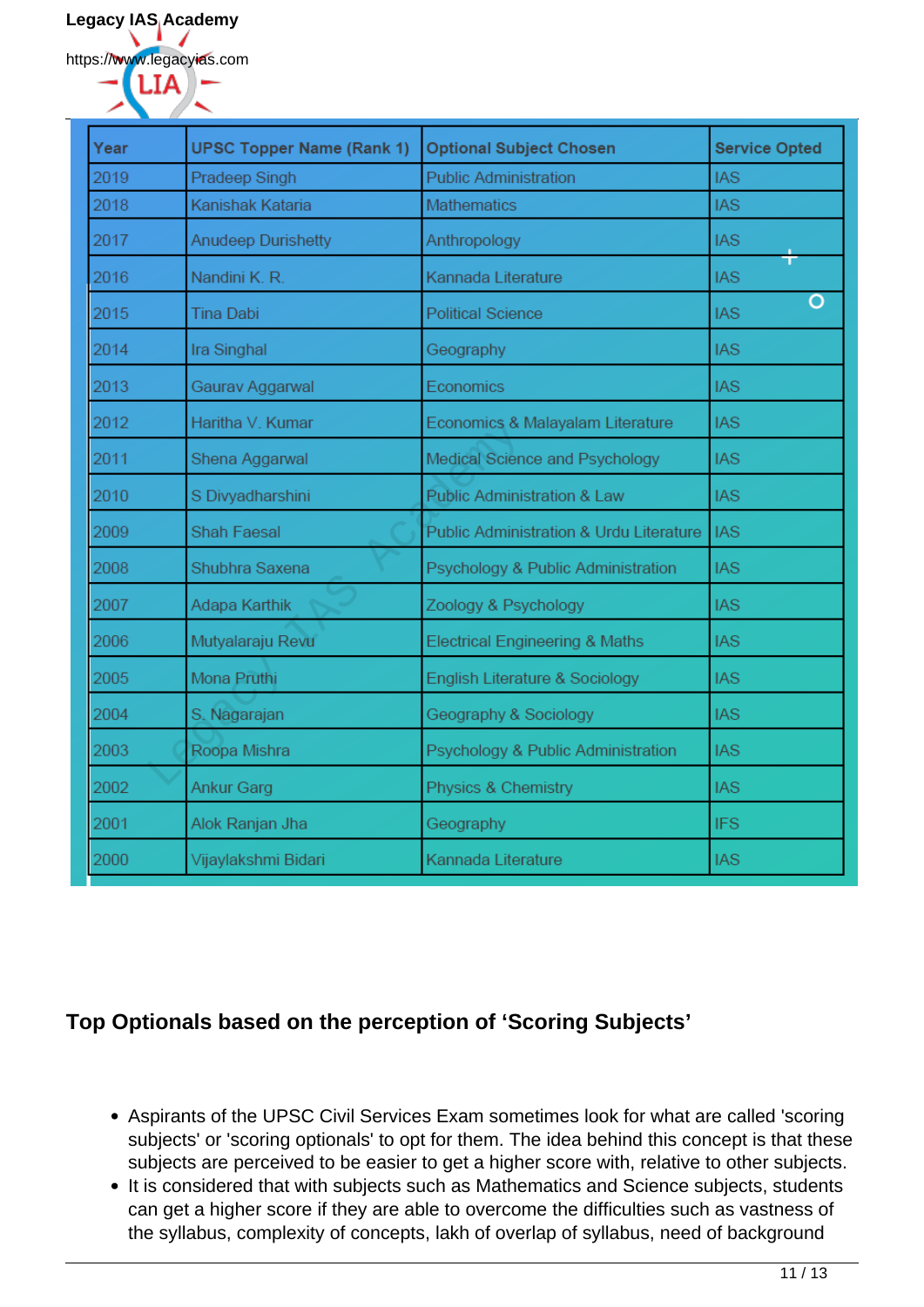

knowledge on the subject etc. This is because technical subjects can theoretically fetch you higher marks as the 'subjectivity quotient' is limited.

- Certain humanities subjects such as Anthropology, PSIR and Sociology are also perceived to be scoring subjects for reasons such as- ease of completion of the syllabus, overlap with GS syllabus, lower levels of complexity in concepts, ease of understanding and answering etc.
- Literature optionals are also considered as 'scoring subjects' for those candidate who have a strong background in their respective regional languages / mother tongue. However, it is difficult to conclusively make inferences on the scoring nature of literature subjects based on data, as there aren't sufficient number of candidates.

### **Conclusion – "There is NO 'best' in Optional Subjects in general".**

There is absolutely no way in which one can tell that a particular optional subject is the best choice for UPSC aspirants in general! Selecting an Optional is a highly subjective and individualistic exercise that requires careful analysis and rational thinking by each and every aspirant independently.

There are innumerable misgivings and myths regarding some subjects which are bound to confuse an aspirant rather than provide clarity. In fact, such misconceptions can cause an aspirant to trap themselves with the 'Wrong' optional for them – as the humongous effort and time that has been invested in preparing for it will make it difficult to prepare for a new subject altogether and dropping the one which he/she has studied already. **Sion – "There is NO 'best' in Optional**<br>bsolutely no way in which one can tell that a p<br>UPSC aspirants in general! Selecting an Optic<br>stic exercise that requires careful analysis and<br>independently.<br>immumerable misgivings

There is no standard formula to solve this conundrum, but there is definitely a way to single out the right optional for you by following a logical method in a well-informed manner.

## **The Right Parameters to select the Best optional for YOU!**

- 1. Your interest in a subject should be the first parameter that you consider for deciding your optional subject in UPSC civil services exam. Without the right level of interest, it becomes a futile attempt to reach the depth of understanding and the put in the amount of hard-work that is required for successfully scoring more than 50% of the marks in the optional paper.
- 2. The extent of the syllabus is the next parameter that is to be considered in close consideration with the available length of time for your preparation. One should consider